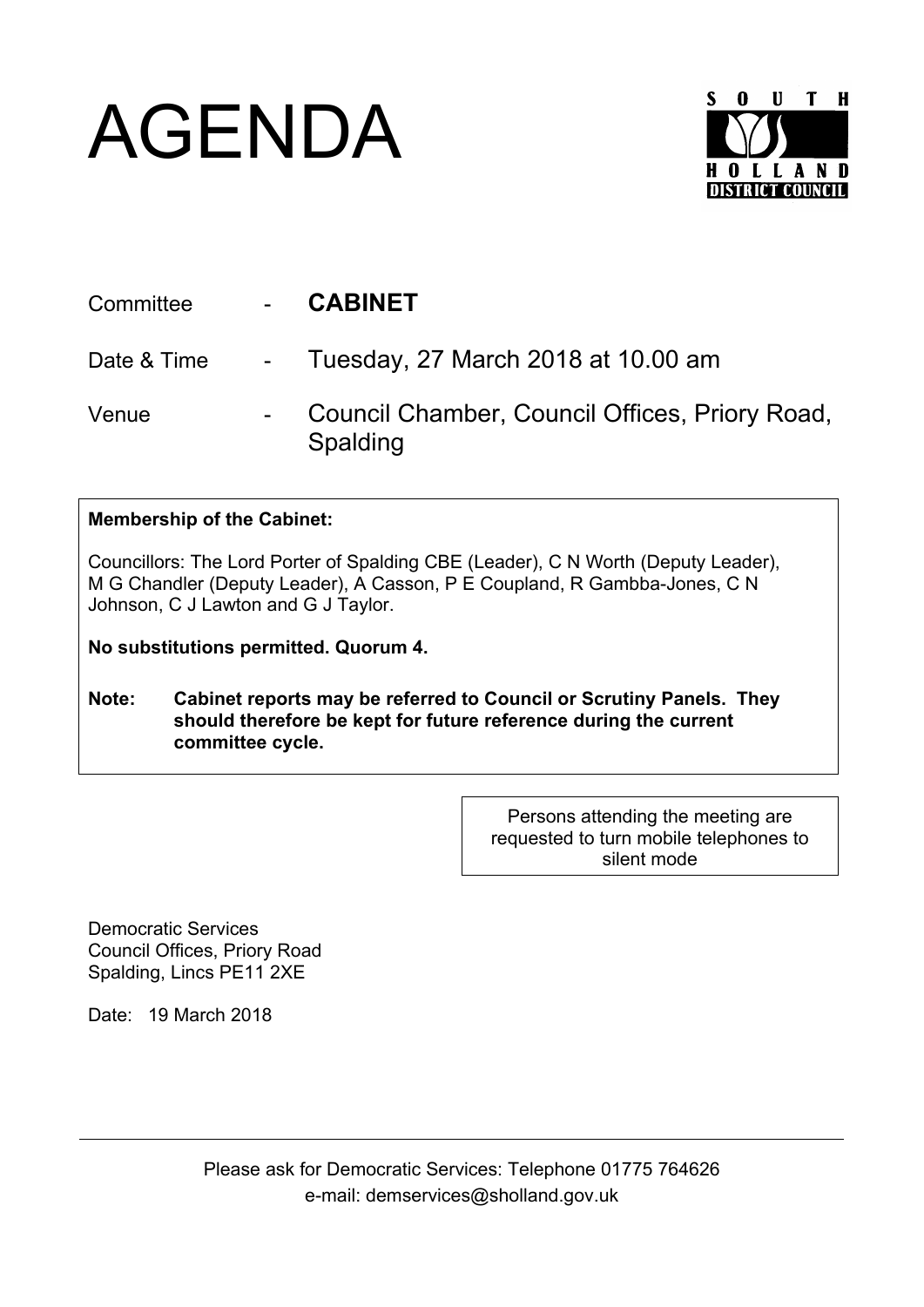## **A G E N D A**

- 1. Apologies for absence.
- 2. Minutes
	- a) Cabinet minutes To sign as a correct record the minutes of the meeting of the Cabinet held on 13 February 2018 (copy enclosed). (Pages  $5 - 10$
	- b) Priory Road Community Hub Project Sub-Committee To receive the minutes of the meeting of the Priory Road Community Hub Project Sub-Committee held on 23 January 2018 (copy enclosed). (Pages  $11 - 14$
- 3. Declarations of Interest. (Where a Councillor has a Disclosable Pecuniary Interest the Councillor must declare the interest to the meeting and leave the room without participating in any discussion or making a statement on the item, except where a Councillor is permitted to remain as a result of a grant of dispensation.)
- 4. Questions raised by the public under the Council's Constitution (Standing Orders).
- 5. To consider any matters which have been subject to call-in.
- 6. To consider matters arising from the Policy Development and Performance Monitoring Panels in accordance with the Overview and Scrutiny Procedure or the Budget and Policy Framework Procedure Rules.
- 7. Replacement of Grounds Maintenance Equipment To request annual capital expenditure of up to £50,000 until 2022/23 (5 years) to replace grounds maintenance equipment which has reached the end of its useful life (report of the Portfolio Holder Place and the Executive Director Place enclosed). (Pages 15 - 18)
- 8. Quarter 3 2017-18 Performance Overview Report To provide an update on Council performance for the period 1 October 2017 to 31 December 2017 (report of the Executive Director Strategy and Governance enclosed). (Pages 19 - 42)
- 9. South Holland Economic Development Services To approve a contractual arrangement with Opportunity Peterborough to provide a range of services that will help to achieve the Council's priority 'to encourage the local economy to be vibrant with continued growth'(report of the Portfolio Holder for Growth and Commercialisation and the Executive Director Commercialisation (S151) enclosed). (Pages 43 - 50)

**Please note that Appendix B associated with this report is not for publication by virtue of Paragraph 3 (Information relating to the financial or business affairs of any particular person (including the**